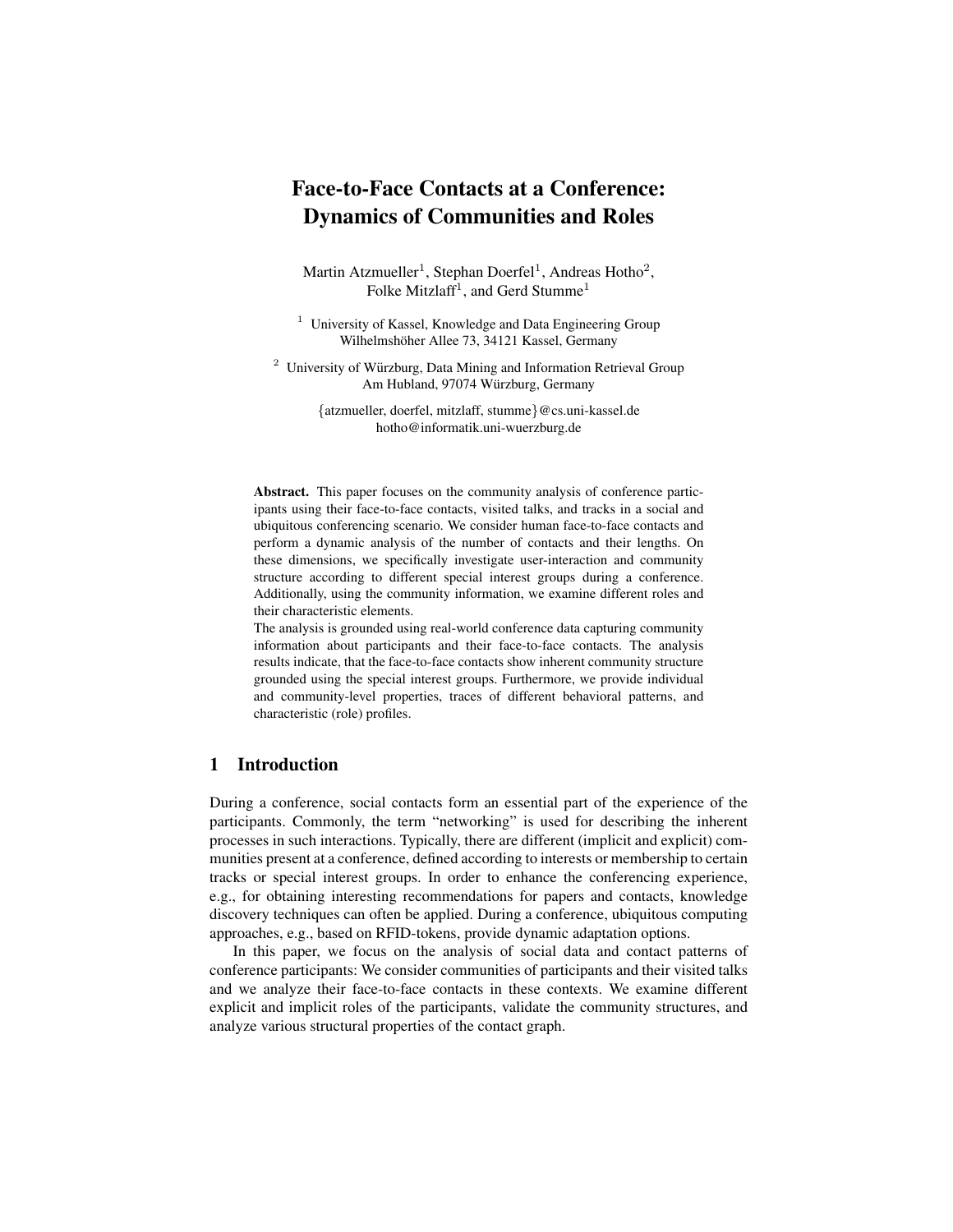Our contribution is three-fold: We present an in-depth analysis of the social relations and behavioral patterns at the conference, analyze different community structures, and identify characteristics of special roles and groups. We focus on profiles of the participants and their dynamics considering face-to-face contacts, and a set of different community structures. For these, we use grounded information considering special interest groups, as given by the participants during registration in comparison to the emerging communities at the conference. In this way, we investigate how the established community structures emerge in the dynamic conference context. Finally, we describe and analyze different roles and groups, e.g., organizers and different subcommunities at a conference, in order to identify distinguishing characteristics.

The rest of the paper is structured as follows: Section 2 discusses social applications for conferences, and issues of privacy and trust. After that, Section 3 considers related work. Next, Section 4 provides the grounding of our approach presenting an in-depth analysis and evaluation of real-world conference data. Finally, Section 5 concludes the paper with a summary and interesting directions for future research.

# 2 Social Conferencing

During a conference, participants encounter different steps and phases: Preparation (before the conference), during the actual conference, and activities after the conference. Appropriate talks and sessions of interest need to be selected; talks and discussions need to be memorized. Additionally, social contacts during a conference are often essential, e.g., for networking, and are often revisited after a conference, as are the visited talks. All of these steps are supported by the system CONFERATOR<sup>3</sup>: It is in joint development by the School of Information Sciences, University of Pittsburgh (conference management component, as a refinement of the Conference Navigator [1]) and the Knowledge and Data Engineering group at the university of Kassel (social and ubiquitous PEERRADAR component).

A first prototype of CONFERATOR [2], developed by the Knowledge and Data Engineering group, has been successfully deployed at the LWA 2010 conference at the University of Kassel in October 2010. The system is based on the UBICON framework<sup>4</sup>: The PEERRADAR is applied for managing social and ubiquitous/real contacts, supported by embedding social networks such as Facebook, XING, and LinkedIn, while the TALKRADAR enables the personalization of the conference program. Furthermore, active RFID proximity-tags, cf., [3], provide for detecting the location and contacts between conference participants.

In CONFERATOR, privacy is a crucial issue: A variety of user data is collected. Therefore, appropriate steps for their secure storage and access were implemented. CONFERATOR implements privacy measures using a refined trust system: It features several privacy levels (private, trusted, public) for organizing access, e.g., to location or contact information. In the analysis, we aim at providing implicit *k*-anonymity in the presentation and discussion: We provide results at the level of special interest groups, or (for more detailed results) at groups containing at least four participants.

<sup>3</sup> http://www.conferator.org

<sup>4</sup> http://www.ubicon.eu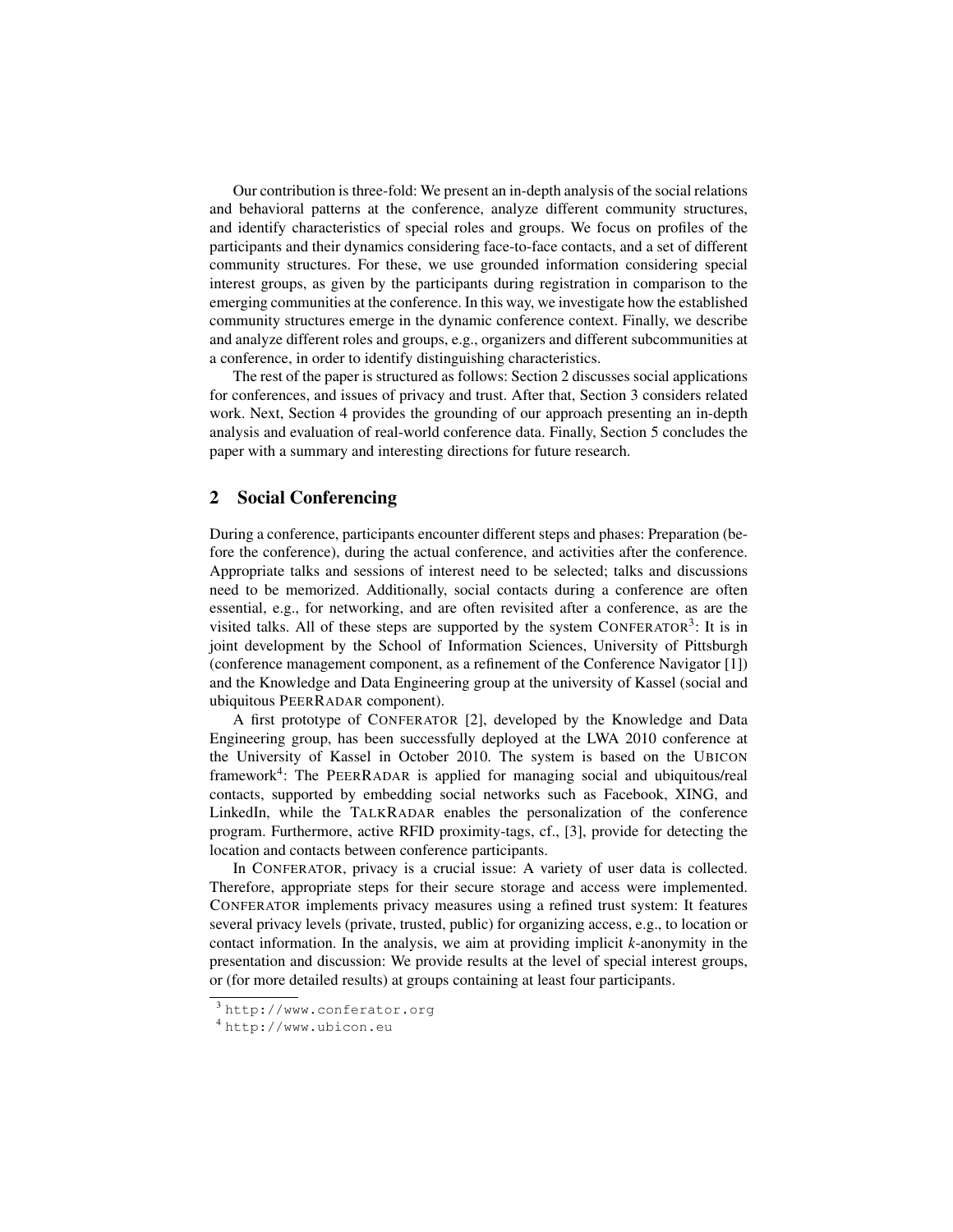## 3 Related work

Regarding the tracking and analysis of conference participants, there have been several approaches, using RFID-tokens or Bluetooth-enabled devices. Hui et al. [4] describe an application using Bluetooth-based modules for collecting mobility patterns of conference participants. Furthermore, Eagle and Pentland [5] present an approach for collecting proximity and location information using Bluetooth-enabled mobile phones.

One of the first experiments using RFID tags to track the position of persons on room basis was conducted by Meriac et al. (cf., [6]) in the Jewish Museum Berlin in 2007. Cattuto et al. [7] added proximity sensing in the Sociopatterns project<sup>5</sup>. Isella et al. [8] conducted further experiments on a variety of contact networks obtained via RFID technology. Alani and colleagues, e.g., [3], also added contact information from social online networks in the live social semantics experiments. In [9], the authors analyze social dynamics of conferences focussing on the social activity of conference participants in those experiments. They analyze, for example, their activity in social web platforms like Facebook, Twitter and other social media together with status and their research seniority. These experiments have also extended their focus from conferences to schools [10] and hospitals [11].

Our work uses the same technical basis (RFID tokens with proximity sensing) as the Sociopatterns project, which allows us to verify their very interesting results independently. Furthermore, in this paper we significantly extend the analysis: We are able to use further techniques in order to characterize different roles, communities and participant relations. Concerning this, we especially focus on the community and role dynamics which are enabled by given gold-standard community structures according to a set of special interest groups. The conference navigator by Brusilovsky [1] allows researchers attending a conference to organize the conference schedule and provides a lot of interaction capabilities. However, it is not connected to the real live activity of the user during the conference. In our application, we measured face-to-face conctacts, increased the precision of the localization component compared to previous RFIDbased approaches, and linked together tag information and the schedule of a workshop week. Furthermore, we implemented a light-weight integration with BibSonomy and other social systems used by participants. This is the basis for new insights into the behavior of all participants.

Thus, in comparison to the approaches mentioned above, we are able to perform a much more comprehensive evaluation of the patterns acquired in a conference setting, since our data provides a stable ground truth for communities (the special interest groups). These provide a grounding not only for the verification of the structural properties of the contact patterns, but also for the roles and communities.

Identifying different "roles" of nodes and finding so called "key actors" has attracted a lot of attention, ranging from different measures of centrality (cf., [12]) to the exploration of topological graph properties [13] or structural neighborhood similarities [14]. We focus on a metric that measures, how much a node connects different communities, cf., [15]. It can be based on initially given community structures or on a probabilistic model.

<sup>5</sup> http://www.sociopatterns.org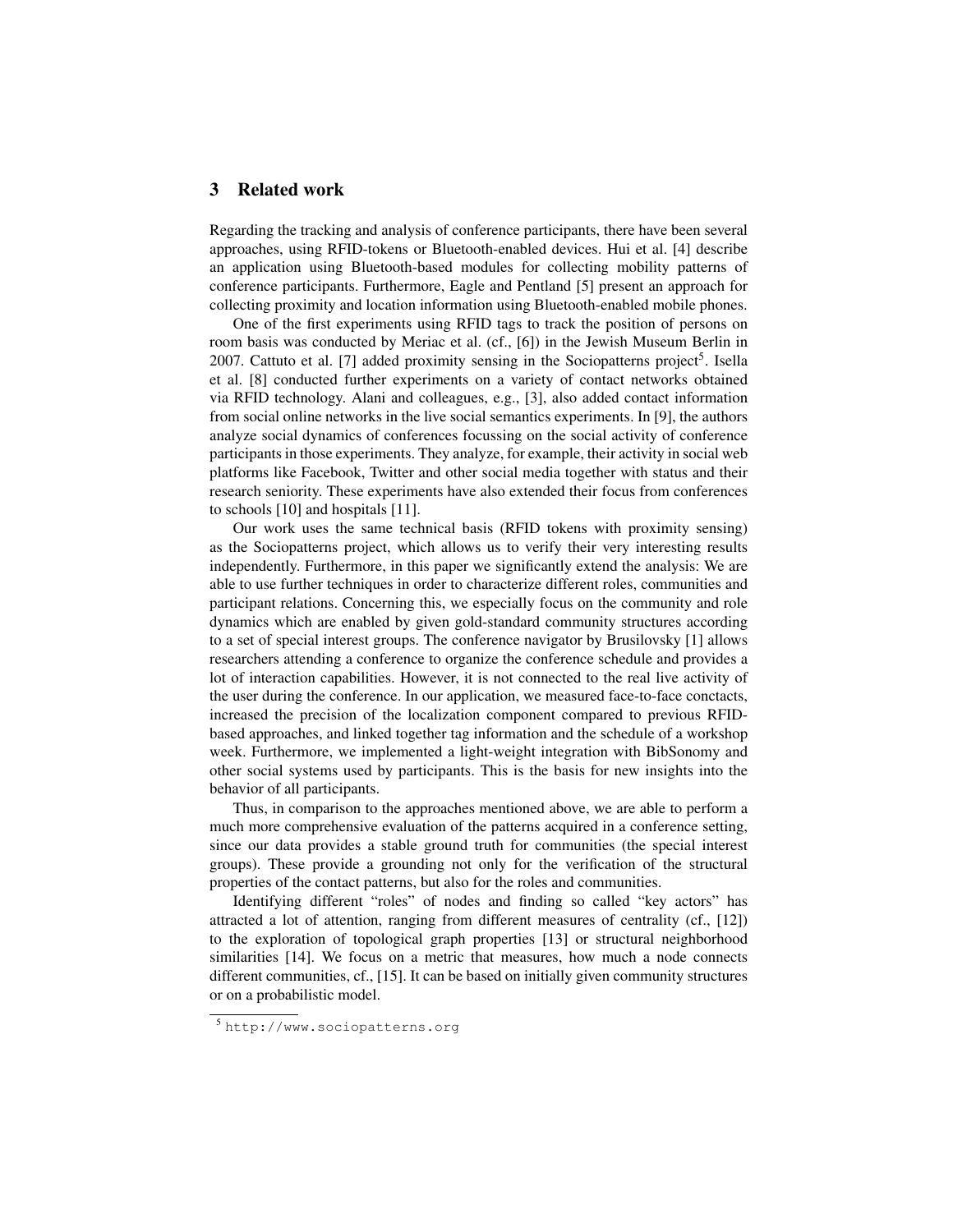# 4 Grounding

In this section, we present an analysis of the collected conferencing data. After introducing some preliminaries, we first discuss a grounding of the communities given through the assignment of participants to special interest groups. After that, we consider roles concerning academic status (Prof., PostDoc, PhD-Student and Student) and roles concerning the conference organization (organizers and regular participants).

#### 4.1 Preliminaries

In the following section, we briefly introduce basic notions, terms and measures used throughout this paper. We presume familiarity with the concepts of *directed* and *undirected* Graphs  $G = (V, E)$  for a finite set V of nodes with edges  $(u, v) \in V \times V$ and  $\{u, v\} \subseteq V$  respectively. In a *weighted* graph, each edge is associated with a corresponding edge weight, typically given by a mapping from  $E$  to  $\mathbb R$ . We freely also use the term *network* as a synonym for a graph. For more details, we refer to standard literature, e.g., [16,17].

In the context of social network analysis, a *community* within a graph is defined as a group of nodes such that group members are densely connected among each other but sparsely connected to nodes outside the community [18]. Community structure was observed in several online social networks [19,20] and is sometimes also called "virtual community" [21].

For a given undirected graph  $G = (V, E)$  and a community  $C \subseteq V$  we use the following notation:  $n := |V|, m := |E|, n_C := |C|, m_C := |\{ \{u, v\} \in E : u, v \in C \}|$ – the number of *intra-edges* of C, and  $\overline{m}_C := |\{ \{u, v\} \in E : |\{u, v\} \cap C| = 1 \}|$  – the number of *inter-edges* of C.

For formalizing and assessing community structure in networks, this work focuses on two prominent measures: The *modularity* [18] and the *segregation index* [22]. The modularity measure is based on a comparison of the number of edges within a community to the expected such number given a null-model (i.e., a randomized graph). Thus, the modularity of a (disjoint) community clustering is defined to be the fraction of the edges that fall within the given clusters minus the expected such fraction if edges were distributed at random. This can be formalized as follows: The modularity MOD of a graph clustering is given by

$$
MOD = \frac{1}{2m} \sum_{i,j} (A_{i,j} - \frac{k_i k_j}{2m}) \delta(C_i, C_j),
$$

where A is the adjacency matrix,  $C_i$  and  $C_j$  are the clusters containing the nodes i and j respectively,  $k_i$  and  $k_j$  denote the degree of i and j. Further,  $\delta(C_i, C_j)$  is the *Kronecker delta* symbol that equals 1 if  $C_i = C_j$ , and 0 otherwise.

A straightforward generalization of the above formula to a modularity measure wMOD in weighted networks [23] considers  $A_{ij}$  to be the weight of the edge between nodes i and nodes j, and replaces the degree  $k_i$  of a node i by its strength  $s(i) = \sum_j A_{ij}$ , i. e., the sum of the weights of the attached edges. For overlapping communities, the modularity can also be generalized as described in [24].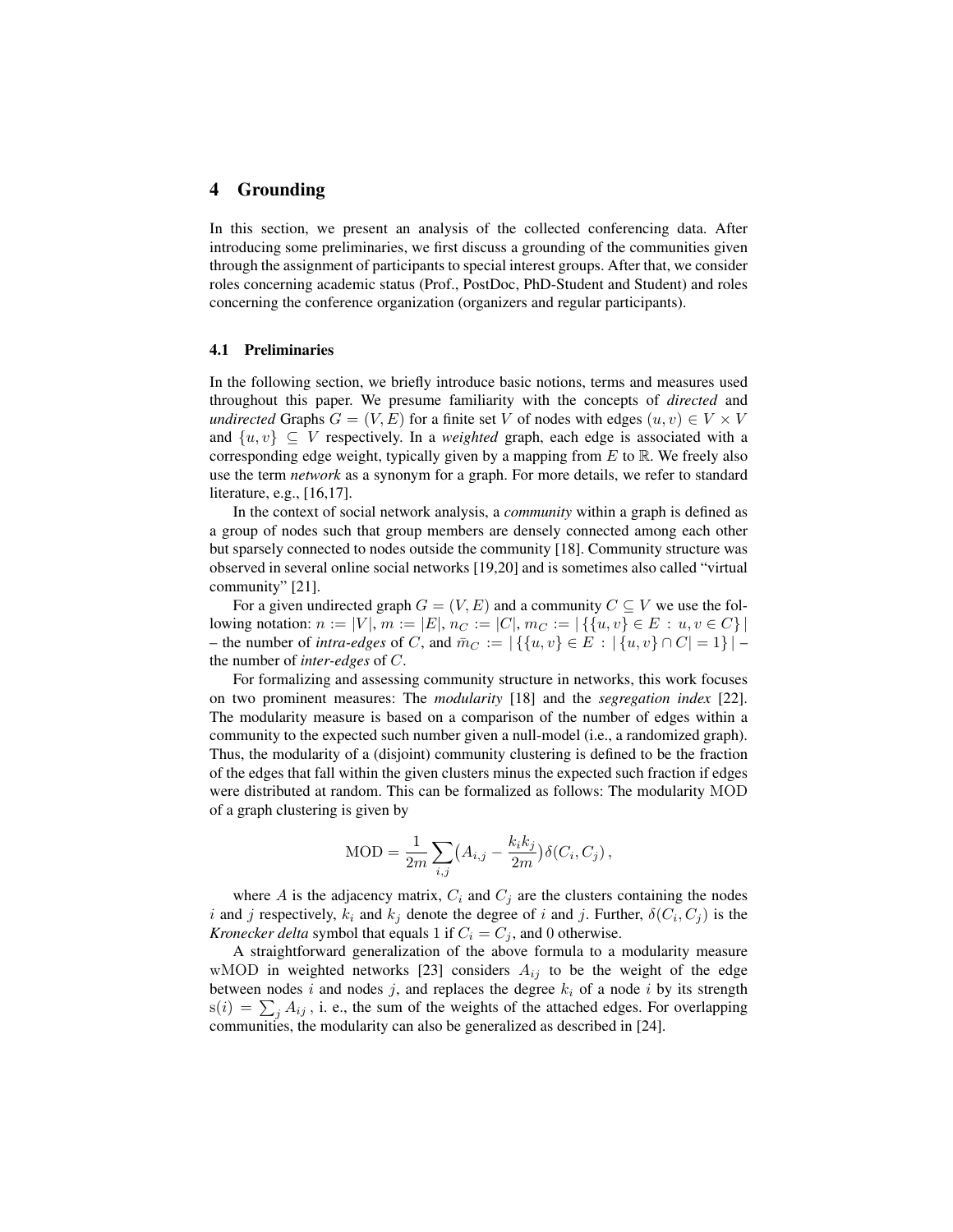The *segregation index* SIDX [22] compares the number of expected inter-edges to the number of observed inter-edges, normalized by the expectation:

$$
SIDX(C) = \frac{E(\bar{m}_C) - \bar{m}_C}{E(\bar{m}_C)} = 1 - \frac{\bar{m}_C n(n-1)}{2m n_C(n - n_C)}
$$

.

Thus, the segregation index explicitly includes the size  $n$  of the graph. By averaging the segregation over all clusters one obtains the segregation of a cluster model.

#### 4.2 Available Data

For capturing social interactions, RFID proximity tags of the Sociopatterns project were handed out to the participants of the conference LWA 2010. 70 out of 100 participants volunteered to wear an RFID tag which (approximately) detected mutual face-to-face sightings among participants with a minimum proximity of about one meter. Each such sighting with a minimum length of 20 seconds was considered a contact which ended when the corresponding tags did not detect an according sighting for more than 60 seconds.

Using the recorded contact data, we generated undirected networks  $LWA[\geq i]_{*}$ , LWA $[\geq i]_{\Sigma}$ , and LWA $[\geq i]_{\#}$ . An edge  $\{u, v\}$  is created, iff a contact with a duration of at least *i minutes* among participants u and v was detected  $(i = 1, \ldots, 15)$ . For  $i \geq 5$ [minutes], for example, we can filter out "small talk" conversations. In LWA $[z]_{\#}$ each edge is weighted with the *number* of according contacts, in  $LWA[\geq i]_{\Sigma}$  it is weighted with the *sum* of all according contact durations, whereas LWA $[\geq i]_*$  is unweighted.

Table 1 contains some statistics for LWA[ $\ge i|_*, i = 0, 5, 10$ . The diameters and average path lengths coincide with those given in [8] for the Hypertext Conference 2009 (HT09). For LWA[≥0]∗, Figure 1 shows the degree and contact length distributions. The latter exhibits characteristics that are comparable with those given for HT09, whereas the degree distributions differ by exhibiting two peaks – one around 10 and one around 20 – in contrast to only one peak around 15 for HT09. We hypothesize that this deviation is due to a more pronounced influence of the conference organizers at LWA 2010 in relation to the total number of participants (approx. 15% of the participants in LWA[≥0]<sup>∗</sup> were organizers). This hypothesis is supported by removing all organizers from LWA[≥0]<sup>∗</sup> and recalculating the degree distribution, yielding a single peak in the interval [15, 20).

Other statistics (e. g., strength distribution) also suggest evidence for structural similarities among HT09 and LWA 2010. Therefore, we conclude, that LWA 2010 was a typical technical conference setup, and results obtained at the LWA 2010 are expected to hold in other conference scenarios with similar size, too.

Furthermore, we extracted the "*visited talks*", i.e., the talks visited by each participant using the RFID information, resulting in 773 talk allocations for the conference participants.

#### 4.3 Community Structure

LWA 2010 was a joint workshop week of four special interest groups of the German Computer Science Association (GI).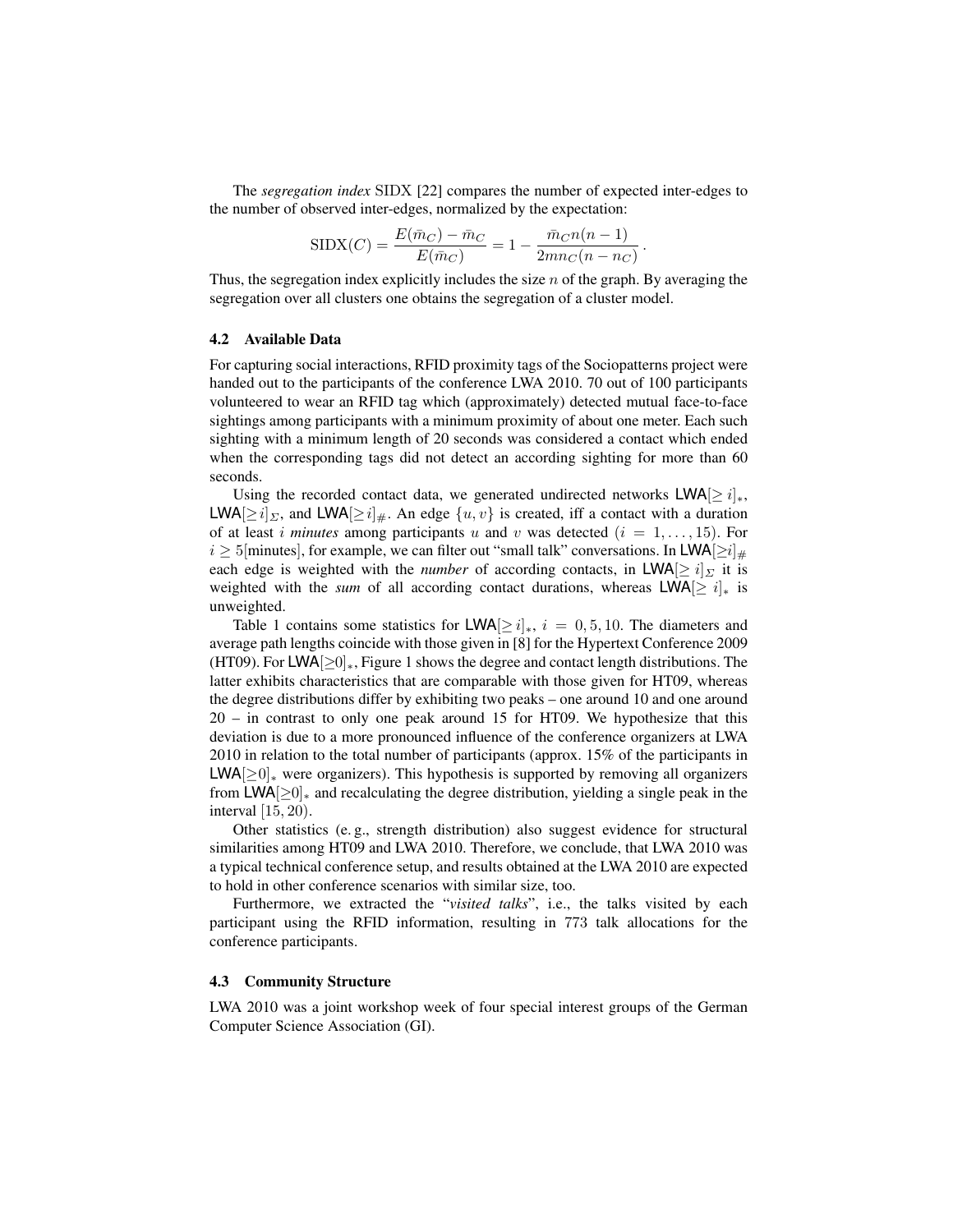Table 1. High level statistics for different networks: Number of nodes and edges, Average degree, Average path length APL, diameter  $d$ , clustering coefficient  $C$ , number and size of the largest weakly connected component #CC and  $|CC|_{\text{max}}$  respectively. Additionally the size of the contained special interest groups is given.

| Network                    |                    | $   V   E  $ Avg. Deg. $ APL d $ Density |             |           |   |      | $C $ #CC $  CC _{max}   KDML   WM   IR   ABIS  $ |    |    |   |
|----------------------------|--------------------|------------------------------------------|-------------|-----------|---|------|--------------------------------------------------|----|----|---|
| $ LWA \geq 0 _*$           | 70 812             | 23.20 1.72 4                             |             | 0.34 0.55 |   | 70II |                                                  | 16 | 10 |   |
| $ LWA[\geq5]_{*} $         | $\parallel$ 65 227 |                                          | 6.99 2.53 5 | 0.11 0.33 |   | 65II | 34                                               | 15 | 9  |   |
| $ LWA[\geq10]_{*} $ 56 109 |                    |                                          | 3.89 3.09 7 | 0.07 0.31 | 3 | 50 I |                                                  | 12 |    | 6 |



Fig. 1. Degree distribution  $P(k)$  (left) and distribution of the different contact durations (right) in LWA[≥0]∗.

- ABIS focuses on *personalization and user modeling*.
- IR is concerned with *information retrieval*.
- KDML focuses on all aspects of *knowledge discovery and machine learning*.
- WM, for 'Wissensmanagement', considers all aspects of *knowledge management*.

During the registration for LWA 2010, each participant declared his affiliation to exactly one special interest group: KDML (37), WM (16), ABIS (7), IR (10), for a total of 70 participants. Since these interest groups capture common research interests as well as personal acquaintance, the set of participants is naturally clustered accordingly.

As a first characteristic for the interest groups, we aggregated the visited talks groupwise per track. Although several sessions were joint sessions of two interest groups, Figure 2 clearly shows for each group a strong bias towards talks of the associated conference track.

Analysis of Community Dynamics For our analysis of community dynamics, we focused on the contact graph using different minimal contact durations: In this respect, we analyzed, if an according community structure may be observed in the respective contact graphs obtained during the conference. We considered the modularity measure and the segregation index for assessing the respective community allocations.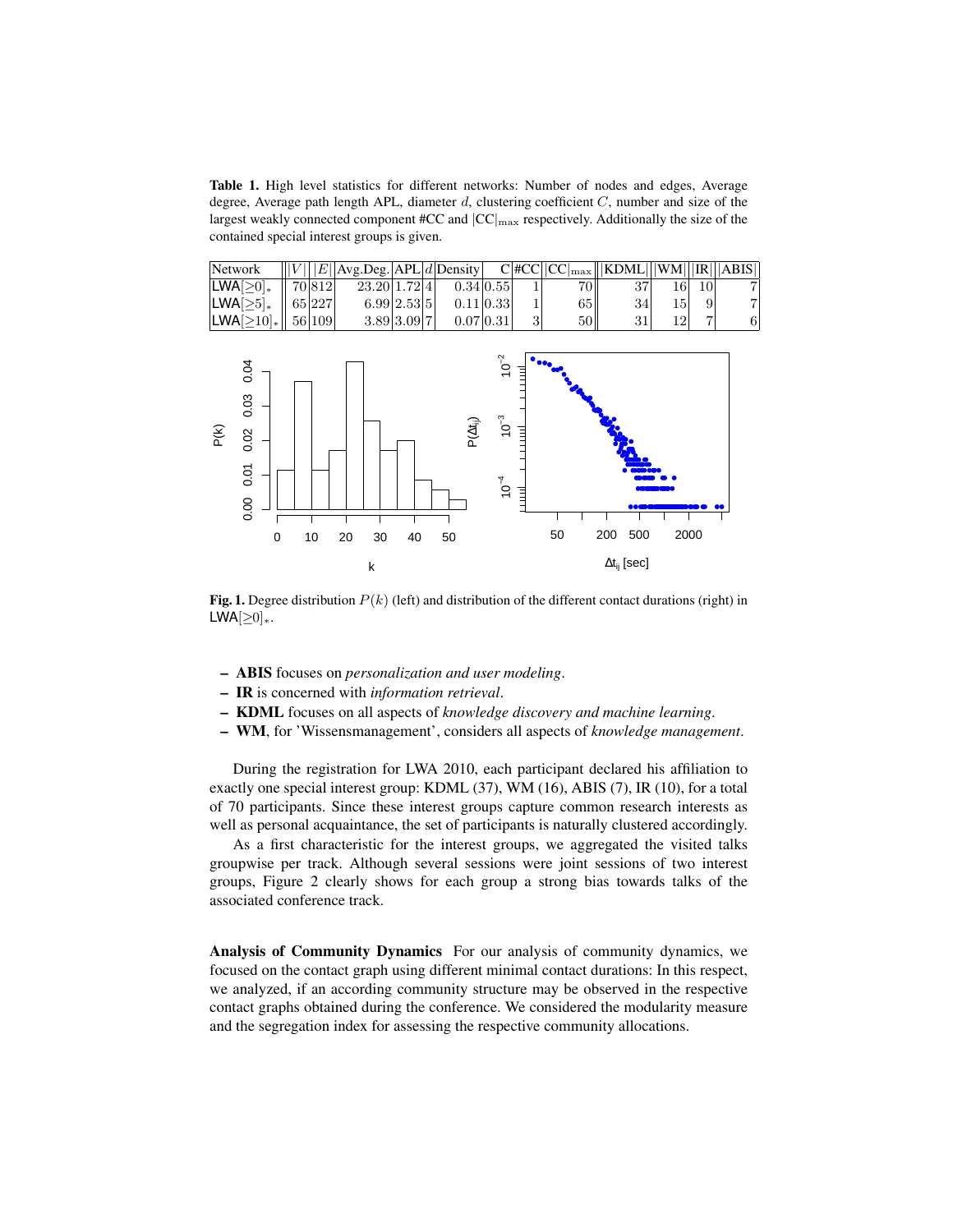Table 2. Detail view on the distribution of the conference tracks of the talks visited by members of the different interest groups (numbers in percent). Members of the *ABIS* group, for example, visited ABIS talks in 58.8% of their visits, while they attended talks of the KDML track in 20.6%.



Fig. 2. Distribution of the conference tracks of the talks visited by members of the different interest groups. The top-left figure, for example, shows the distribution of tracks visited by the KDML special interest group.

Figure 3 shows the obtained weighted and unweighted modularity scores for the contact graphs  $LWA[\geq i]_E$  and  $LWA[\geq i]_H$  with  $i = 1, \ldots, 15$ , considering the interest groups as communities. The results suggest consistent community interaction according to the modularity in the corresponding networks. For analyzing the impact of repeated or longer conversations, we calculated the weighted modularity score on the same networks, using either the number of conversations or the aggregated conversation time between two participants as edge weights. Figure 3 shows that the obtained modularity scores are nearly constant across the different networks. This is a first hint for assuming that peers tend to talk more frequently and longer within their associated interest groups. As we will see below, this hypothesis is confirmed by the segregation index analysis.

To rule out statistical effects induced by structural properties of the contact graphs, we created a null model by repeatedly shuffling the group membership of all participants and averaging the resulting unweighted modularity scores. As Figure 3 shows, the shuffled group allocation shows no community structure in terms of modularity as expected.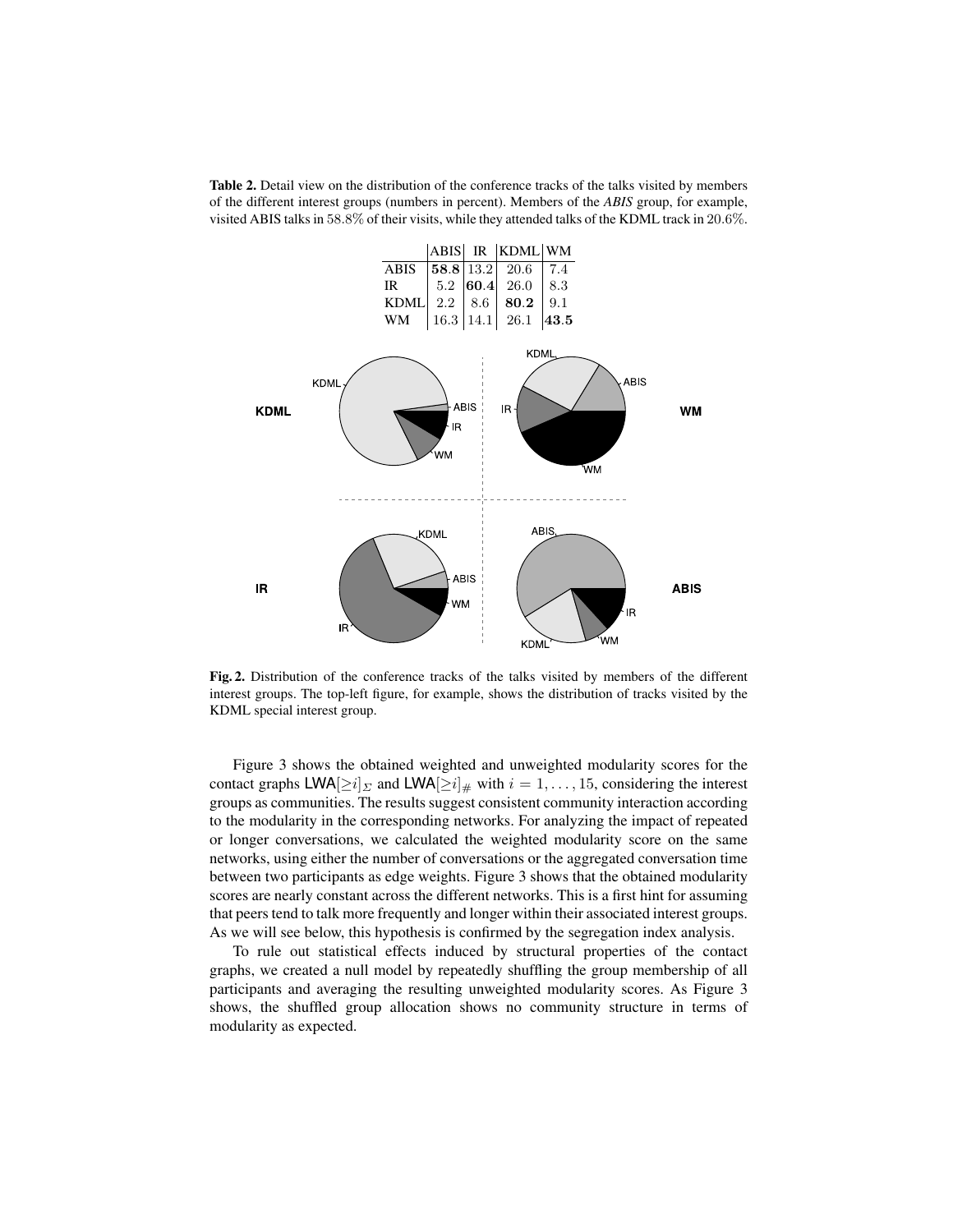

Fig. 3. Modularity scores for varying minimum conversation lengths, comparing the communities induced by the special interest groups to a null model, and to mined communities using Infomap.



minimal conversation length in minutes

Fig. 4. Segregation index scores for varying minimum conversation lengths, comparing communities induced by the special interest groups to mined communities using Infomap.

Furthermore, we computed the segregation index for the communities on the unweighted graphs in order to exclude effects due to different network sizes. These could be introduced when filtering edges and nodes when increasing the minimum conversation length, cf., Table 1. As shown in Figure 4, the segregation index indicates a strongly ascending trend with increasing minimal conversation length concerning the corresponding networks and community allocations. This conforms to the intuition that more relevant (i. e., longer) conversations are biased towards dialog partners with common interests, as captured by the interest group membership.

Automatic Community Detection Additionally, the standard community detection algorithm Infomap [25], which is shown to perform well [26], was chosen for reference and applied to the same contact graphs. Figure 3 also shows the unweighted modularity scores for the obtained (disjoint) communities. At a minimum conversation length of 5 minutes, it almost coincides with the modularity scores of the interest group community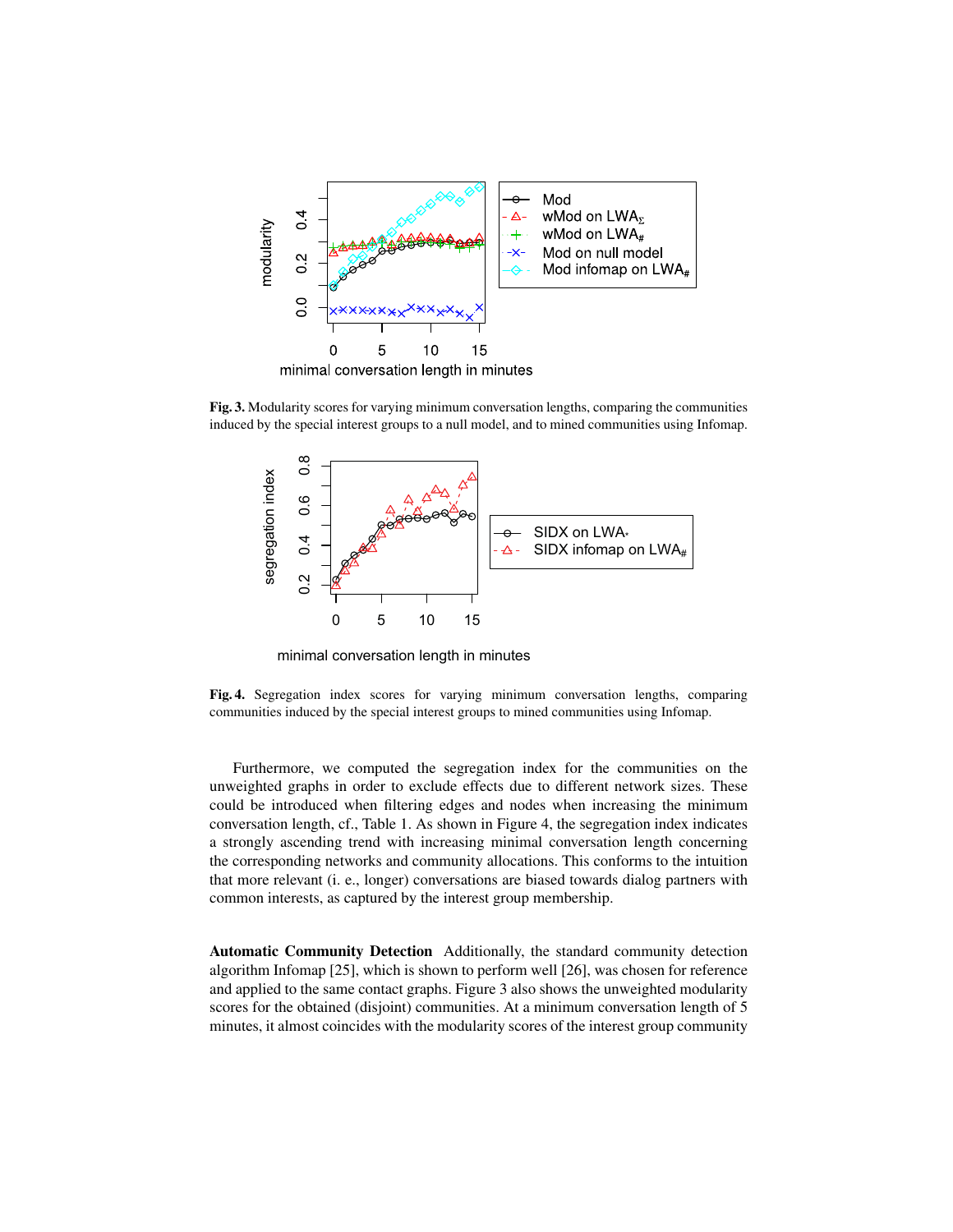structure, and it nearly doubles both weighted and unweighted modularity scores in LWA $[\geq 15]_{\Sigma}$  and LWA $[\geq 15]_{\#}$ .

Inspection of the obtained communities suggests that the applied algorithm yields communities in LWA[≥0]<sup>∗</sup> which are similar to the given interest groups but also more specialized (i. e., sub communities) in LWA $[\geq i]_*, i \geq 5$ . Figure 5 shows for reference in LWA[≥0]∗, that ABIS and IR are nearly perfectly captured by Infomap but KDML is split mainly across two communities, one of which shared with WM.

It is important to note in this context, that we do not aim at evaluating any community detection algorithm: We rather exemplify the application of such algorithms and approximate an upper bound of the modularity score in the contact graphs.



Fig. 5. Distribution of the interest groups across the six communities mined by the Infomap algorithm on LWA[≥0]∗. Each color corresponds to a single (non-overlapping) community.

Similar findings are obtained by applying the MOSES algorithm [27] for detecting overlapping communities. Figure 6 shows exemplary community detection results for minimum conversation lengths ( $min = 0, 1, 5, 10$ ) using the MOSES algorithm.

The community results in Figure 6 suggest, that the communities tend to focus more on the special interest groups with an increasing minimum conversation length threshold: The communities start with a mixture of different interest groups  $(LWA[\geq$ 0]∗), but concentrate more and more on special sub-communities. These findings further confirm the initial results of Infomap and demonstrate the trend even more clearly, that more specialized sub-communities of the special interest groups are mined. This is especially significant for higher minimal conversation length thresholds, e. g., LWA[≥10]∗, see Figure 6. In summary, this community-oriented analysis suggests, that participants actually tend to interact more frequently with members of their own special interest group for longer conversations.

Community Densities For analyzing social interactions across different interest groups we consider the density in the corresponding induced sub graphs.

Table 3 shows the density for each pair of interest groups  $V_i, V_j \subseteq V$  in the complete contact graph  $G = (V, E)$ , the fraction of all actually realized edges in the set of possible edges between  $V_i$  and  $V_j$ .

Within the interest groups, the density values are strictly above the global density (cf., Table 1), but strictly below across different groups. This suggests that participants actually tend to interact more frequently with members of their own interest group.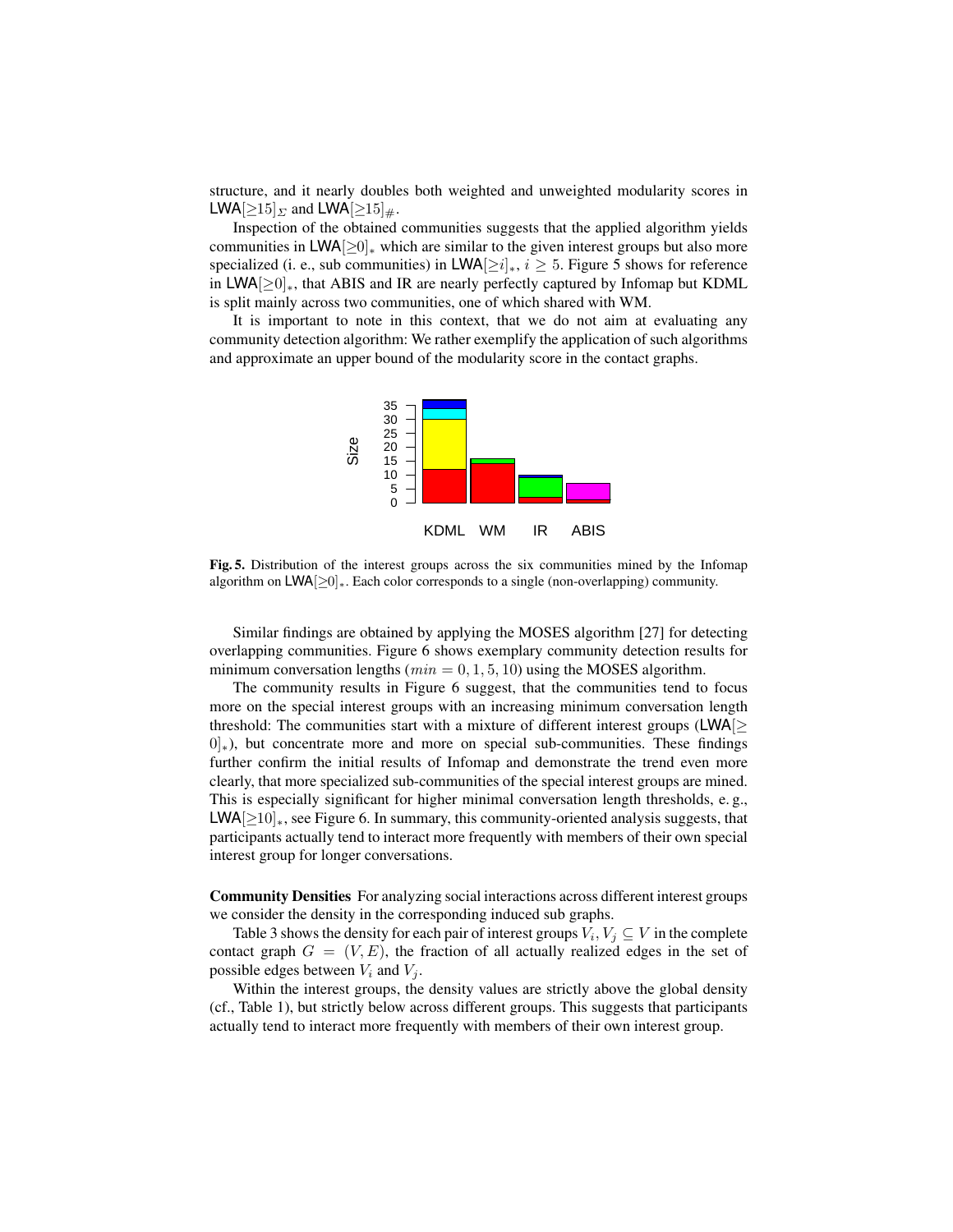

(c) LWA[≥5]<sup>∗</sup> (d) LWA $[≥10]$ \*

1 2 3 4 5

Fig. 6. Exemplary community detection results (overlapping communities) using the MOSES [27] algorithm. The different communities are colored according to their special interest track distributions.

1 2 3 4

Poster Session As part of the conference, a joint poster session with accompanied buffet was scheduled. Typically, there is a lot of interaction at a poster session, leading

Table 3. Density in the the contact graph LWA[ $\geq$ 0]<sub>∗</sub>.

|             |  | ABIS IR KDML WM                               |  |
|-------------|--|-----------------------------------------------|--|
| <b>ABIS</b> |  | $\vert 0.62 \vert 0.23 \vert 0.19 \vert 0.28$ |  |
| IR          |  | $\vert 0.23 \vert 0.44 \vert 0.21 \vert 0.20$ |  |
|             |  | KDML 0.19 0.21 0.38 0.31                      |  |
| WM          |  | $\vert 0.28 \vert 0.20 \vert 0.31 \vert 0.58$ |  |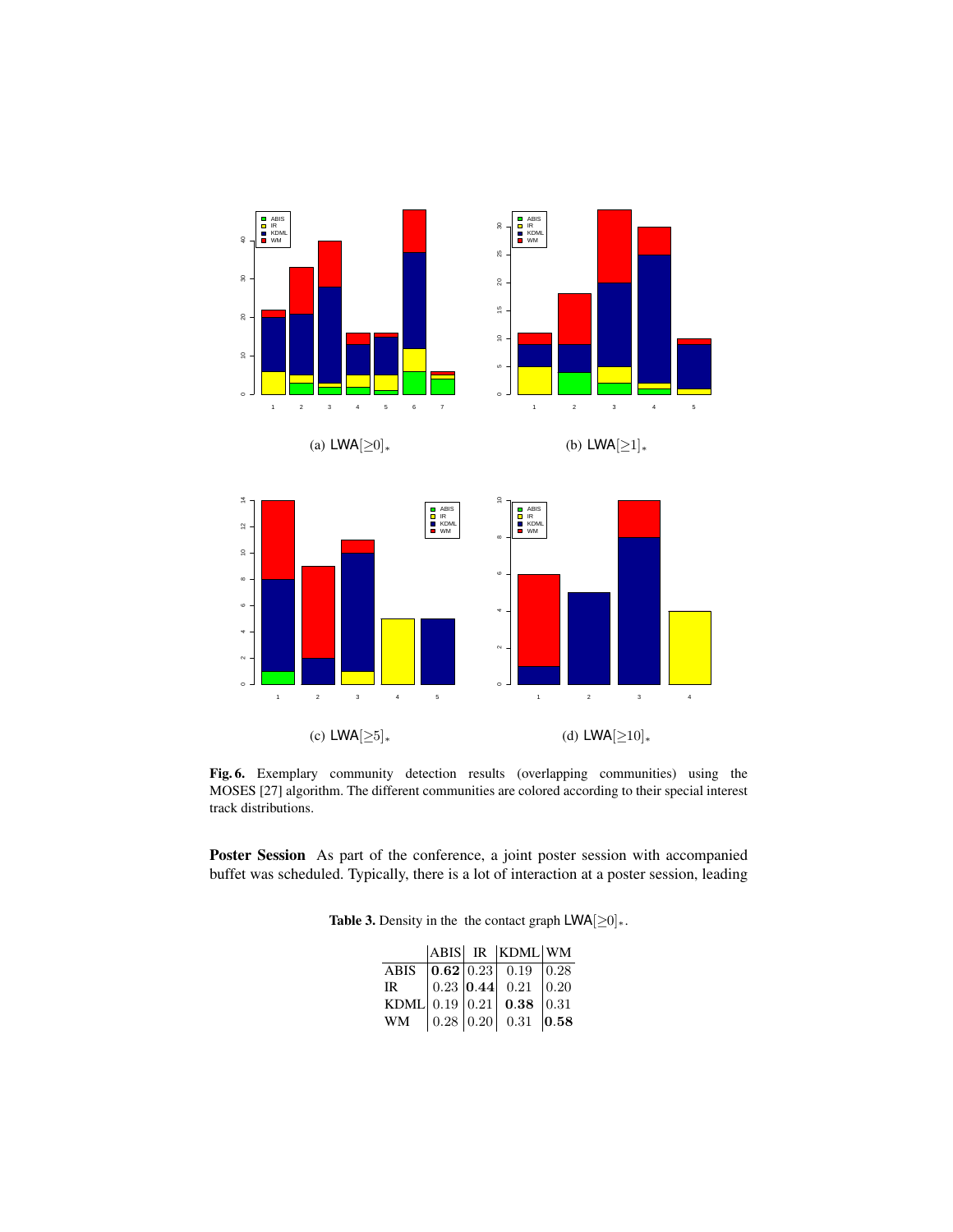to many contacts. Similar to the global inter-group densities in Table 3 the according inter-group densities for the poster session are shown in Table 4. Since the contacts of the poster session are a subset of all contacts for the whole conference, the density values are lower than those for the global densities.

However, we observe the same trends as for the global density, namely, that the intra-group densities are larger than the inter-group conversations – with one exception, i.e., the KDML special interest group. One possible explanation is, that KDML was the largest group present, and therefore the chances for increasing their inter-density shares with other special interest groups are better. Additionally, the large share of the density values compared to the global ones seem to indicate the impact and importance of the poster session for networking.

Table 4. Density in the complete contact graph of the poster session.

|                |                               | ABIS IR KDML WM               |  |
|----------------|-------------------------------|-------------------------------|--|
| <b>ABIS</b>    |                               | $\boxed{0.19}$ 0.06 0.05 0.08 |  |
| IR             | $\vert 0.06 \vert 0.24 \vert$ | $0.07$ 0.08                   |  |
| KDML 0.05 0.07 |                               | $0.10$ 0.12                   |  |
| WM             | 0.08 0.08                     | $0.12 \,   \, 0.36$           |  |

Discussion In summary, our results exemplify, that community structure as induced by interest groups in conferences can be measured in face-to-face communication networks quite well. Furthermore, standard community detection algorithms show promising results for mining user communities from social interaction patterns in both on-line and face-to-face communication.

Typically, conference conversations tend to cluster around interest groups. For the LWA we could observe this effect for the present special interest groups. Intelligent analysis and mining techniques can then help, for example, for establishing more dynamic conference events.

#### 4.4 Roles and Key Players

The assignment of roles to nodes in a network is a classification process that categorizes the players by common patterns. In this section, we discuss the connection between the academic status of the conference participants and the classic centrality measures and a community based role assignment. The latter was introduced in [28] together with the rawComm measure that it is based on. The measure is defined as:

$$
rawComm(u) = \sum_{v \in N(u)} \tau_u(v),
$$

where the contribution of a node  $v$  in the neighborhood of  $u$  is given by:

$$
\tau_u(v) = \frac{1}{1 + \sum_{v' \in N(u)} \left( I(v, v') * p + \overline{I}(v, v')(1 - q) \right)}.
$$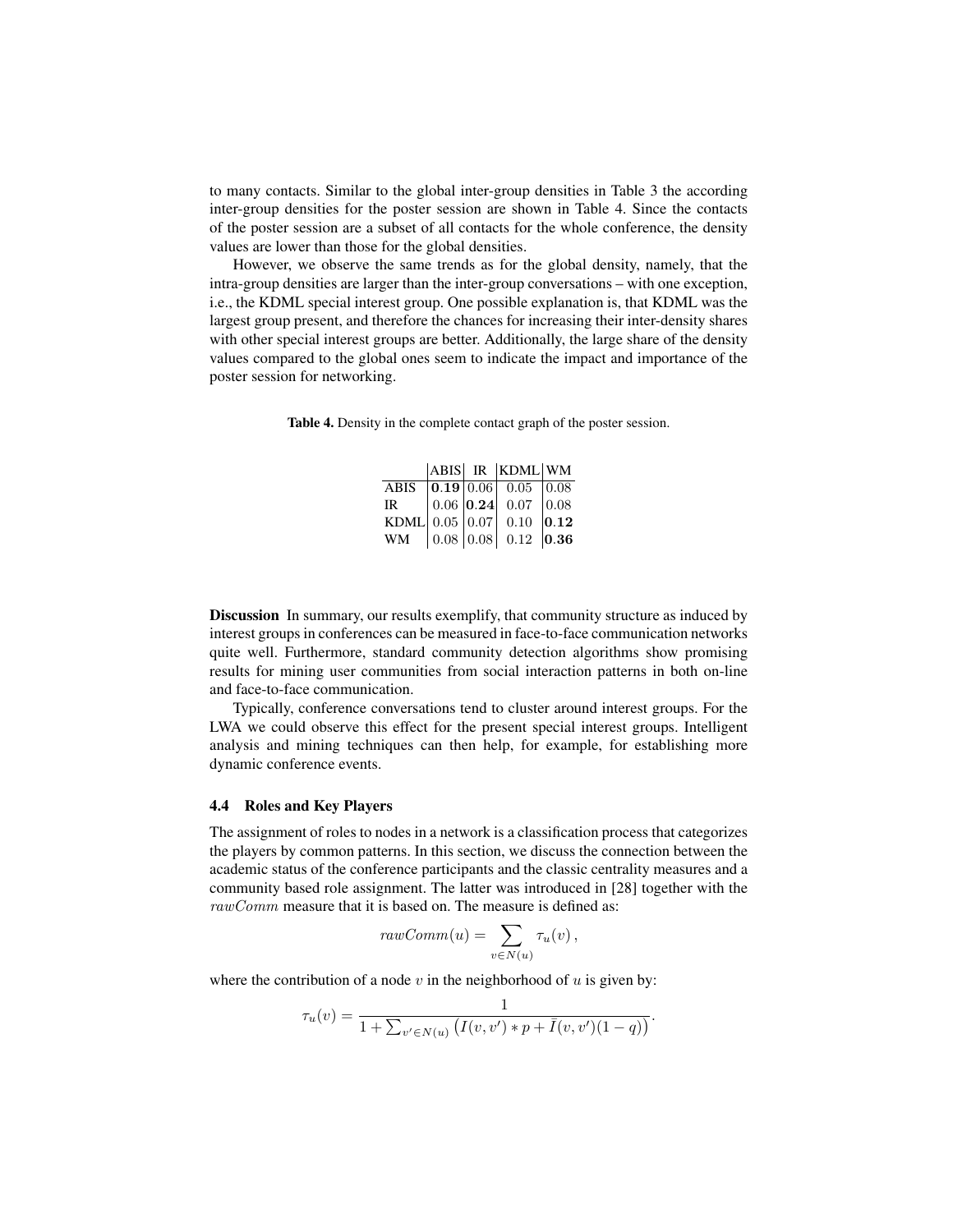Table 5. Group size and average graph centralities per academic position and for organizers and non-organizers in LWA[ $\geq 5]_*$ : degree  $deg$ , strengths  $str_{\#}$  and  $str_{\Sigma}$ , eigenvalue centralities  $eig_*$ ,  $eig<sub>\#</sub>$  and  $eig<sub>\Sigma</sub>$ , betweenness *bet*, closeness *clo* and the average community metric rawComm.

| Position      | size | deq | $str_{\pm}$      | $str_{\Sigma}$                                                      | $eig*$ | $eiq_{\#}$ | $eig_{\Sigma}$ | bet | clo | rawComm |
|---------------|------|-----|------------------|---------------------------------------------------------------------|--------|------------|----------------|-----|-----|---------|
| Prof.         | 10   |     |                  | 7.500   16.700   11893.200   0.310   0.285   0.337   49.565   0.407 |        |            |                |     |     | 0.525   |
| PostDoc       | 11   |     | 7.727   15.545   | 9793.364   0.303   0.213   0.198   75.973   0.419                   |        |            |                |     |     | 0.675   |
| PhD-student   | 33   |     | 7.152   15.091   | 9357.182   0.309   0.201   0.165   46.221   0.409                   |        |            |                |     |     | 0.567   |
| Student       |      |     | 3.600   12.400   | 6514.400 0.099 0.068 0.027 17.989 0.347                             |        |            |                |     |     | 0.417   |
| Other         | 6    |     | $6.667$   14.333 | 8920.000   0.288   0.211   0.209   38.234   0.413                   |        |            |                |     |     | 0.581   |
| Organizer     | -11  |     |                  | 10.000 23.727 15227.545 0.459 0.424 0.417 94.497 0.447              |        |            |                |     |     | 0.699   |
| Non-Organizer | 54   |     |                  | 6.370   13.389   8408.056   0.256   0.162   0.144   39.565   0.397  |        |            |                |     |     | 0.542   |

In the formulas  $N(u)$  is the neighborhood of a node u;  $I(v, v') = 1$  if there is an edge between v and v' and 0 else;  $\overline{I} = 1 - I$ , p is the probability that an edge in the graph connects two communities and  $q$  is the probability that two non-linked nodes are in different communities. The rawComm score can be interpreted as a measure of how much a node connects different communities (for details, cf., [28]). To estimate the probabilities  $p$  and  $q$ , we applied the method suggested in [28] using the contact graph and the special interest groups as grounding. The measure utilizes the (dynamically constructed) contact graphs since we focus on the time-dependent analysis of communities and roles, and the implied communication and interaction structure.

Although we considered a set of given communities as grounding (the special interest groups), it becomes clear by considering the results of the Infomap algorithm for automatic community detection (see Section 4.3) that some communities are subsets of the special interest groups, while others transcend the bounds of these groups. We therefore have chosen the probabilistic approach and used the clustering given through the special interest groups only for estimating the parameters  $p$  and  $q$ .

Global Characterization Table 5 displays the average values of several graph node centralities of LWA[≥ 5]<sup>∗</sup> aggregated by academic position and for the conference organizers and non-organizers (regular conference participants), respectively. Note, that while the categories referring to academic status are disjoint (the category *other* includes all participants that do not fit one of the other four) organizers and nonorganizers both include participants from all the 'status' categories.

A first observation is that the organizers have significantly higher scores in all nine measures under observation. In the considered conference scenario this is highly plausible due to the nature of an organizer's job during a conference – which in the case of LWA 2010 also included the supervision and maintenance of the RFID-experiment and the CONFERATOR. Among the four academic positions, striking differences can be noticed. First of all, the student scores in all centralities are lower than those of the other categories. We attribute this phenomenon to the fact, that students are less established in their scientific communities than scientists in higher academic positions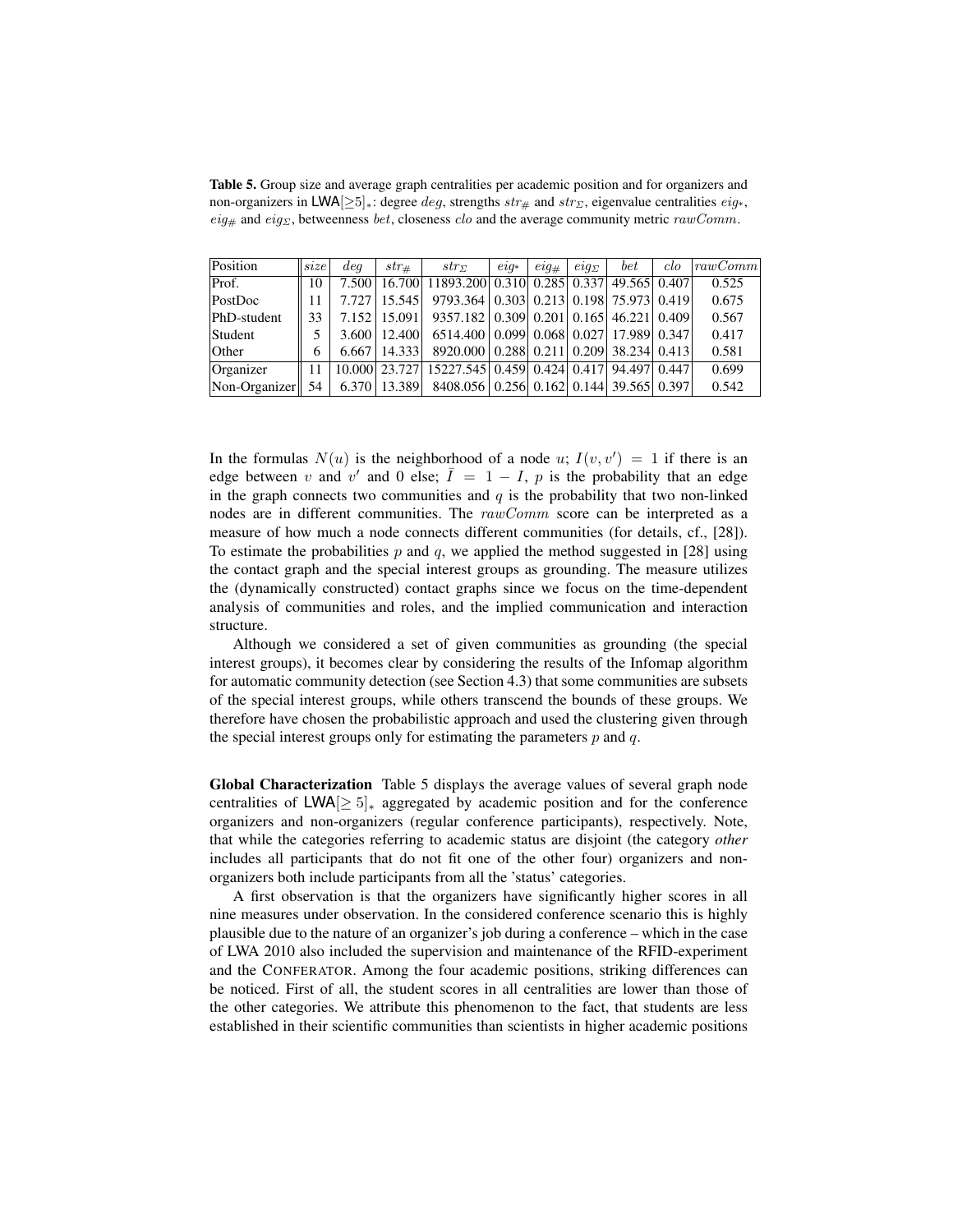and usually have little conference experience. This example motivates the use of social tools that could assist participants in initiating contact to their communities and persons of interest.

Within the categories "Prof.", "PostDoc" and "PhD-student" the eigenvalue centralities show a particular behavior. While the unweighted eigenvalue centrality  $eig*$ does not fluctuate much, the weighted versions  $eig_{\Sigma}$  and  $eig_{\mu}$  increase strongly from one position to the next higher one. Eigenvalue centralities are considered a measure of importance. It seems plausible, that in a contact graph among scientists, the players with longer scientific experience – including a higher and broader degree of knowledge within scientific areas and more previous contacts and collaborations with their colleagues – are considered more important and that this attitude is reflected in their contacts. The node strength measures show similar results. While the degree deg is only slightly different among the three positions, the weighted versions  $str_{#}$  and especially  $str_{\Sigma}$  show large differences and increase together with the position. The considerable difference between the weighted and unweighted measures indicates the relevance of the frequency and the length of the contacts: Professors, for example, have longer and more contacts to other participants than PostDocs.

Another aspect is illustrated by the betweenness (bet) scores: Relatively to the other groups, a lot of shortest paths of  $LWA[\geq 5]_{*}$  run through nodes of PostDocs. We attribute this to the structure of scientific institutes, where usually one professor supervises several PostDocs who again each supervise several PhD-students. PostDocs are the connection between professors and the postgraduates and thus assume the role of gatekeepers in their working environment.

Explicit Roles For the rawComm measure it is harder to come up with a plausible explanation for the different values and the order of the academic positions. However, as described in [28], it can be combined with  $n \text{deg}-\text{the degree divided by the maximum}$ degree – to gain a role classification for the network's nodes in the following way: One out of four roles is assigned to a node  $v$  according to

$$
role(v) := \begin{cases} \text{Ambassador} & ndeg(v) \ge s, rawComm(v) \ge t \\ \text{Big Fish} & ndeg(v) \ge s, rawComm(v) \le t \\ \text{Bridge} & ndeg(v) \le s, rawComm(v) \ge t \\ \text{Loner} & ndeg(v) \le s, rawComm(v) \le t \end{cases}
$$

where s and t are thresholds that we chose as  $s = t = 0.5$  – the same choice as in [28].

*Ambassadors* are characterized by high scores in both degree and rawComm which means that they connect many communities in the graph. A *Big Fish* has contacts to a lot of other nodes, however, mostly within the same community. *Bridges* connect communities, however, not as many as ambassadors. Finally, *Loners* are those with low scores in both measures.

In the following, we investigate how nodes in their explicitly given roles like the academic position and the job (organizer) fill those implicitly given graph structurebased roles. Therefore, we applied the role classifier to the graphs  $LWA$ [>0]<sub>∗</sub> through  $LWA[\geq15]_{*}$  to determine – under the assumption, that longer contacts indicate more serious and scientific discussions – how this changes the community roles.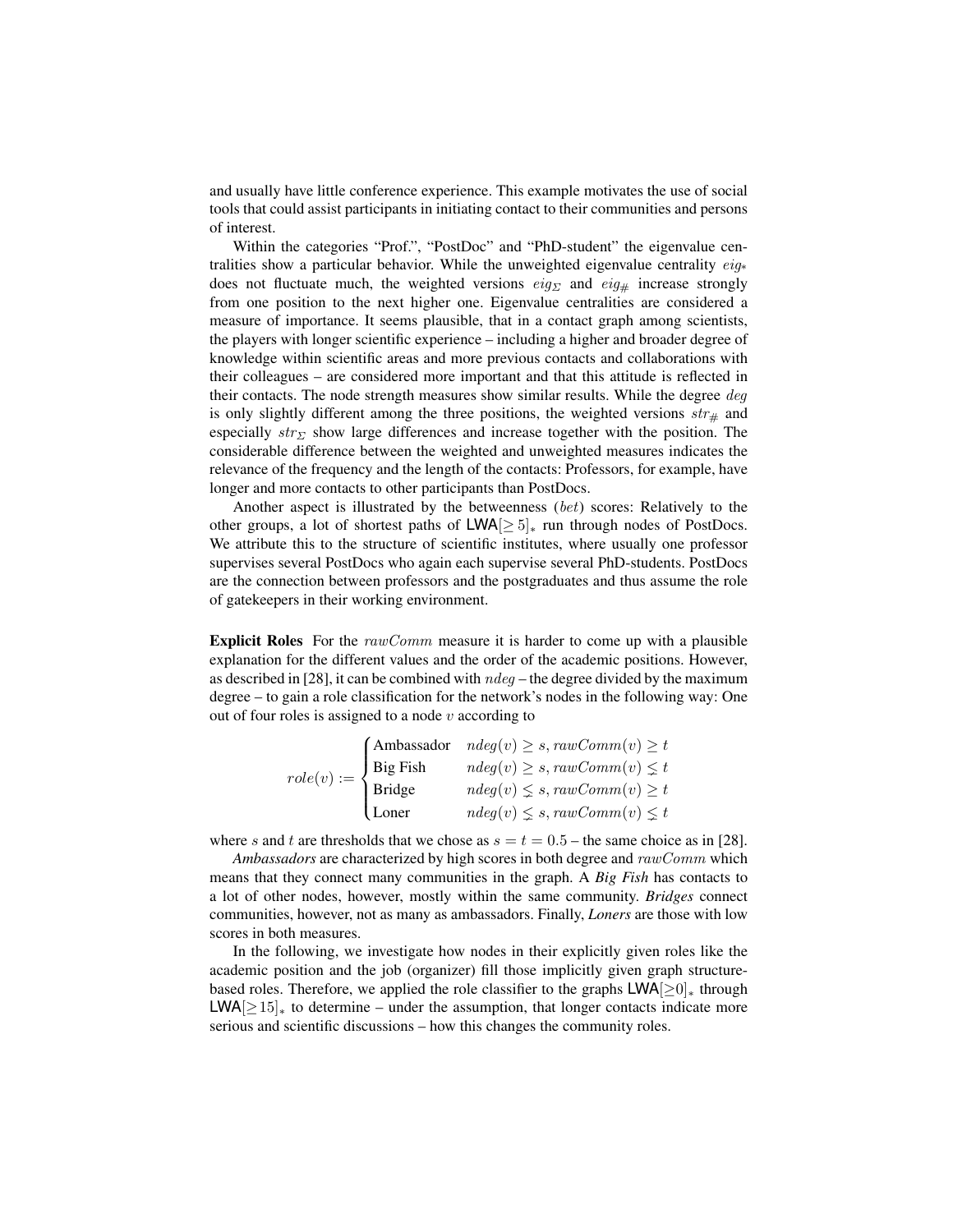

Fig. 7. Fraction of participants that assume the roles Ambassador, Bridge and Loner.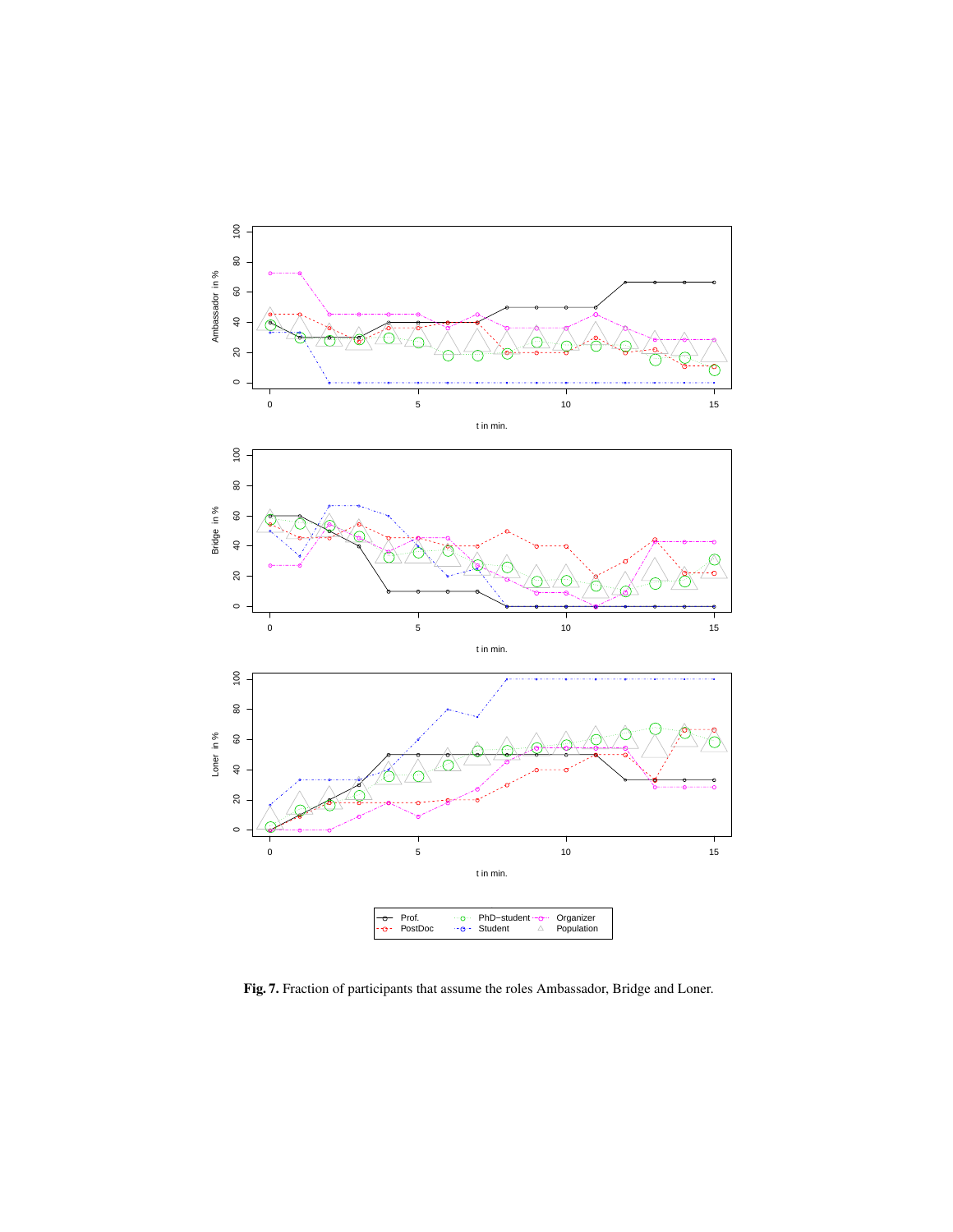The first immediate finding is, that in none of the graphs any participant was ever classified as Big Fish, i. e., whenever a node has a high degree it also has a high rawComm score. We attribute this peculiarity to the fact, that the very nature of social interaction at conferences usually is exchanging ideas with participants outside the own peer group. Especially during the LWA 2010, participants were encouraged to engage in interdisciplinary dialogue for example by including several joint sessions in the schedule and a combined event of social dinner and poster session.

The first of the three diagrams in Figure 7 displays the percentage of participants with a common academic position or job that were classified as Ambassador. The line marked with triangles displays that fraction of all participants together. The second and third diagram display the same fractions for the roles Bridge and Loner. For example in LWA[≥0]∗, 40% of the professors were classified as Ambassador, 60% as Bridge and 0% as Loner.

In each diagram the size of the nodes indicates the size of the group of participants with the examined position/job in the respective graph. The PhD-students, for example, are the largest section, while the students form the smallest. For  $LWA$ [>5]<sub>∗</sub> those sizes are given in Table 5. While all curves in Figure 7 fluctuate, there are several clearly visible tendencies. In all three diagrams, the fractions of PhD-students is very close to the fraction of all participants. The simple reason for that is, that PhD-students are the majority within the conference population and therefore dominate the general behavior.

Many of the organizers start out as Ambassador or Bridge. This is again consistent with their job description. However, filtering out short contacts and thus the typical quick organizational conversations, the relevance of the organizers decreases with a higher limit to the minimum contact length. More and more organizers become Loners; in the last graph  $LWA$ [ $\geq 15$ ]<sub>\*</sub>, they are almost equally distributed among the three roles. One should keep in mind, that the group of organizers contains persons in all academic positions. Therefore, after filtering out most of the contacts that presumably are due to their organizational work, the organizers act mainly in their respective role as conference participants, which might explain the stronger fluctuations in the right part of the curve.

Very consistent with the findings described above is the role distribution among the students. While in the first graphs, where short contacts dominate the longer ones, some of them are classified as Bridge or Ambassador, they quickly disappear from those roles and are classified as Loner. Compared to the PhD-students, the fractions of the PostDocs are with few exceptions higher for the roles Ambassador and Bridge and lower for Loner. This is again consistent with the previous observations concerning the graph structure measures. Due to their greater experience PostDocs seem to have more access to colleagues in other communities. However, with the increasing filter limit, like most of the participants they become classified as loners. Finally, the curve of the professors in the role Ambassador shows the largest deviation from the mainstream. While in that role all other group's fractions decrease, that of the professors increases significantly up to 70% which is far more than any of the other academic positions.

In summary, we observe, that the chosen method of role assignment seems to be highly correlated to the roles like academic position and the organizer job.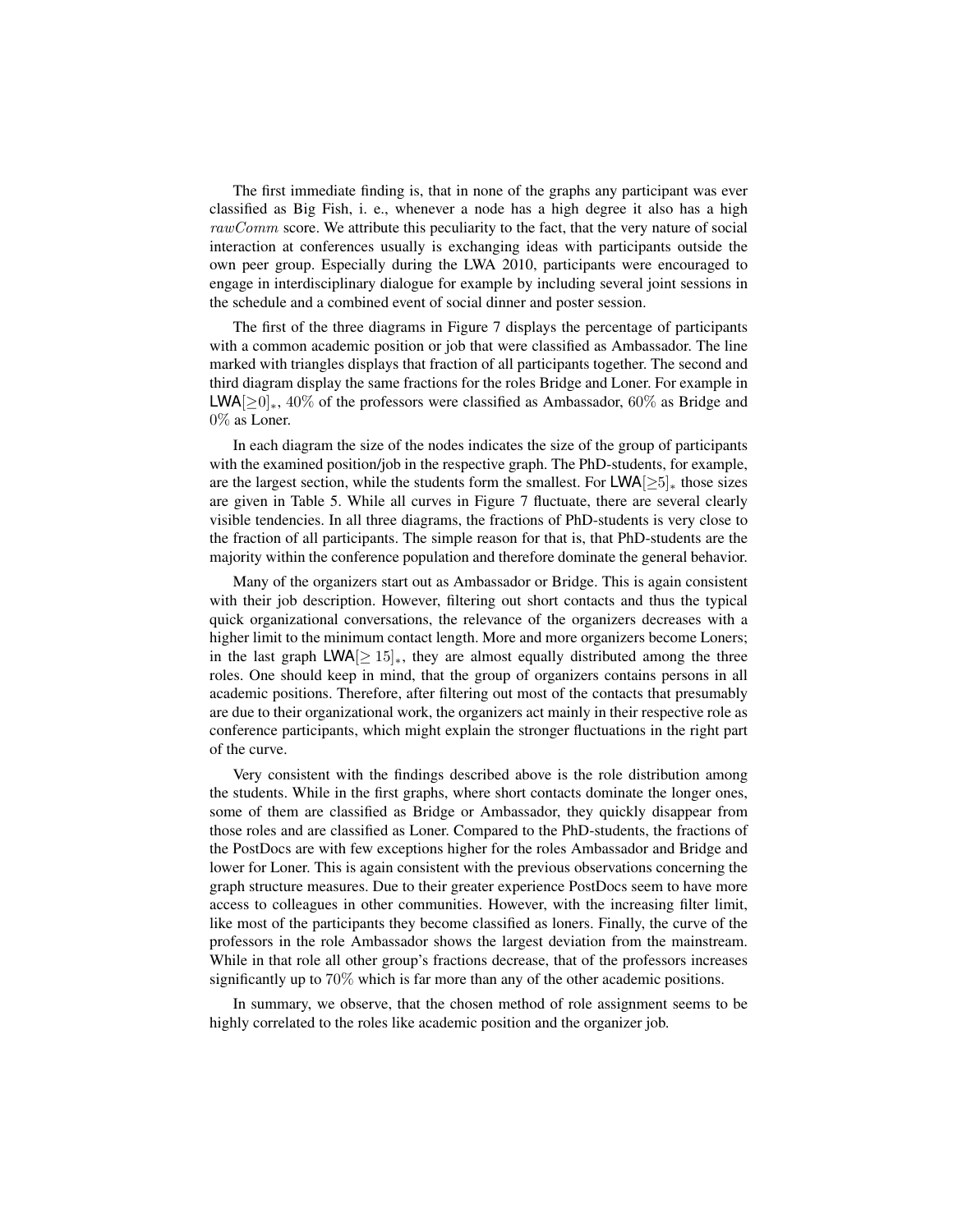Table 6. Role = Non-Organizer / Position = PhD-student for the aggregated count information with an aggregated contact length  $\geq$  5 min. The tables show the lift of the pattern comparing the fraction of non-organizers  $/$  PhD-students covered by the pattern  $p$  compared to the fraction of the whole dataset, the size of the pattern extension (number of described non-organizers / PhD-students), and the description itself.

| target      | 1#1 | lift | p | size description                                                           |
|-------------|-----|------|---|----------------------------------------------------------------------------|
|             |     |      |   | $1 1.06 0.88 51 clo={low;medium}$                                          |
|             |     |      |   | $ 2 1.05 0.87 $ 61 $ eig*=\{low; medium\}$                                 |
|             |     |      |   | Non-Organizer  3 1.04 0.86  59   $deg = \{low; medium\}$                   |
|             |     |      |   | $ 4 1.10 0.92 12 clo={low;medium}$ AND $deg={high;medium}$                 |
|             |     |      |   | $ 5 1.12 0.93 $ 30 $ clo={high;low}$ AND $eig_{*}={low;medium}$            |
|             |     |      |   | $ 1 1.07 0.54 $ 59 $ bet={high; low}$                                      |
|             |     |      |   | $ 2 1.07 0.54 $ 48 $ s=\{high; low\}$                                      |
|             |     |      |   | $ 3 1.14 0.58 26 deg=high$                                                 |
| PhD-student |     |      |   | $ 4 1.31 0.67 12$   $bet = {high; low}$ AND $eig * = high$                 |
|             |     |      |   | $ 5 1.38 0.70 $ 20 $ deg=high$ AND $bet={high;low}$                        |
|             |     |      |   | $ 6 1.58 0.80 $ 10 $ deg=high$ AND $bet={high;low}$ AND $eig*={high;low} $ |

Characterization of Explicit Roles In the following, we aim to characterize the roles in more detail; for the dataset, we focus on the majority classes, i.e., we consider the target concept *non-organizer* concerning roles, and the target concept *PhD-students* concerning academic position. For the analysis, we applied a method for mining characteristic patterns [29] based on subgroup discovery techniques, e.g., [30,31,32]: Basically, we aim to discover subgroups of participants described by combinations of factors, e.g., *deg=high AND bet=high* that show a high share of a certain target property, e.g., with respect to organizing or academic roles. For the data preprocessing, we first discretized the numeric features described above into three intervals (low, medium, high) using equal-width discretization.

The most descriptive factors for the role *non-organizer* are shown in Table 6 (upper). They confirm the averaged results shown above, in that the most characteristic *single* factors are given by the closeness, eigenvalue centrality, and the degree of the nonorganizers, for which lower values than those of the organizers are measured. However, if we consider combinations of factors, we observe, that there are subgroups regarding the role non-organizer for which extreme values, e.g., of the closeness together with the eigenvalue centrality yield a significant increase in characterization power, as shown by the quality increase in Table 6.

If we consider the largest group *PhD-student* (concerning the academic positions), we observe the single factors shown in Table 6 (lower), also confirming the averaged results presented above. Similarly to the non-organizers, we see that extreme values, i.e., sets of high and low values, are also very significant for distinguishing PhD students. As expected the combination with other strong influence factors increases the precision of the patterns (indicated by the *lift* parameter).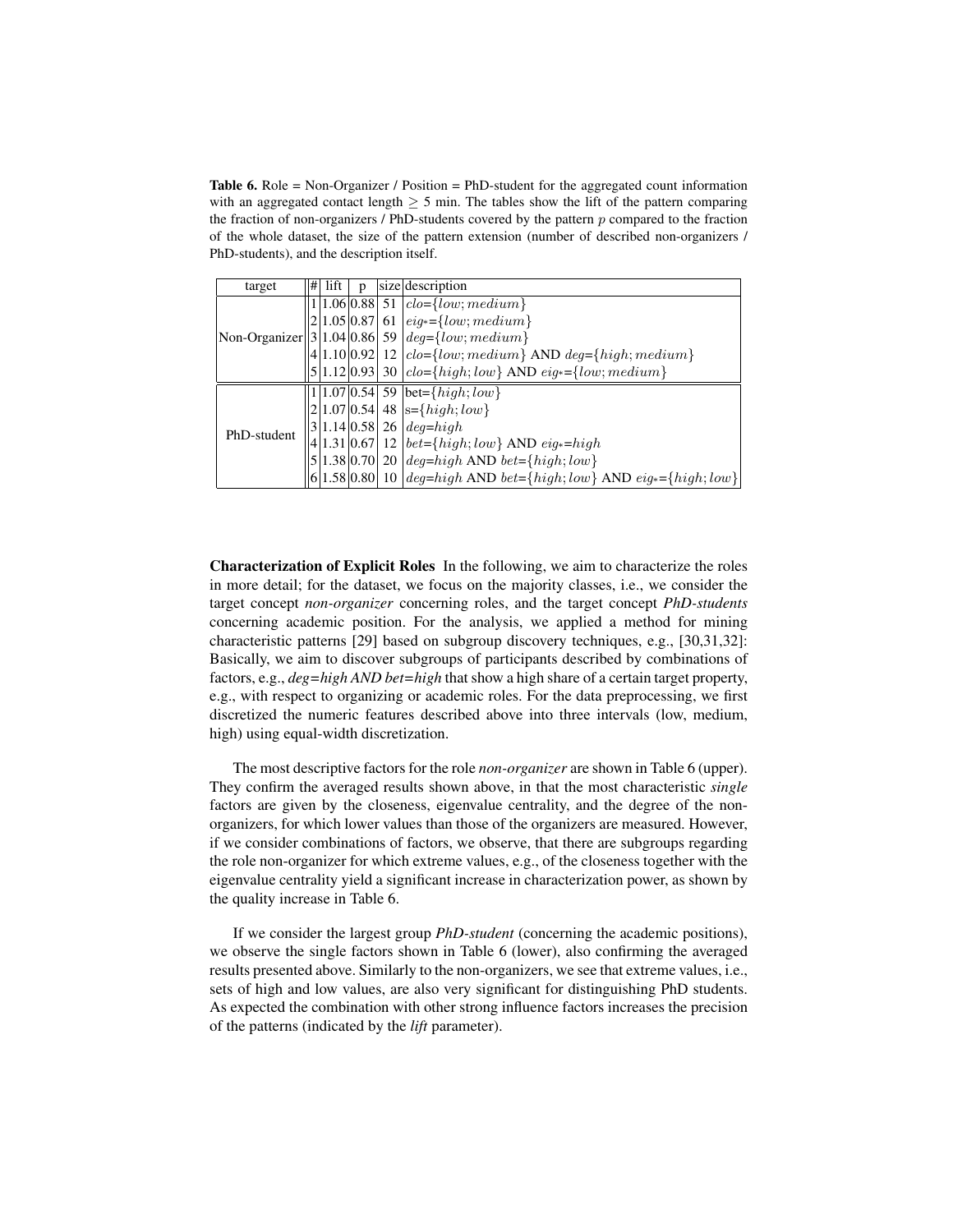## 5 Conclusions

In this paper, we have presented results of an in-depth analysis of the dynamics of community structure and roles of face-to-face contacts during a conference. We have performed various analyses on data collected during the LWA 2010 in Kassel in October 2010 by using a social conference guiding system. We analyzed and described highlevel statistics of the collected network data, examined the different communities, the roles and key players concerning these and the conference in total. The analysis was grounded using real-world conference data capturing community information about participants (membership in special interest groups). It was shown that there is detectable community structure in the investigated face-to-face networks that is consistent with the one given through the groups. Further, the structural properties of the contact graphs obtained at the LWA conference reflect different aspects of community interactions and roles. For the latter, we provided characteristic (role) profiles and detected traces of different behavioral patterns for different roles.

As future work, we plan to continue the community related investigations further, since communities play a central role for a social conferencing system and should allow and support emergence and evolution of community structure. Furthermore, identifying key actors according to their roles is an interesting task; results could be used e.g., for creating virtual sessions or recommendations. Additionally, we aim to collect more data in order to generalize and compare the mined profiles and patterns on a broader basis, e.g., concerning more diverse conferences. A first step in this direction has been taken in [33], continuing these analyses seems a very promising task.

### Acknowledgements

This work has been supported by the VENUS research cluster at the interdisciplinary Research Center for Information System Design (ITeG) at Kassel University. CONFERATOR applies active RFID technology which was developed within the SocioPatterns project, whose generous support we kindly acknowledge. We also wish to thank Milosch Meriac from Bitmanufaktur in Berlin for helpful discussions regarding the RFID localization algorithm. Our particular thanks go the SocioPatterns team, especially to Ciro Cattuto, who enabled access to the Sociopatterns technology, and who supported us with valuable information concerning the setup of the RFID technology.

### References

- 1. Wongchokprasitti, C., Brusilovsky, P., Para, D.: Conference Navigator 2.0: Community-Based Recommendation for Academic Conferences. In: Proc. Workshop Social Recommender Systems, IUI'10. (2010)
- 2. Atzmueller, M., Benz, D., Doerfel, S., Hotho, A., Jäschke, R., Macek, B.E., Mitzlaff, F., Scholz, C., Stumme, G.: Enhancing Social Interactions at Conferences. it - Information Technology 53(3) (2011) 101–107
- 3. Alani, H., Szomszor, M., Cattuto, C., den Broeck, W.V., Correndo, G., Barrat, A.: Live Social Semantics. In: Proc. Intl. Sem. Web Conf. (2009) 698–714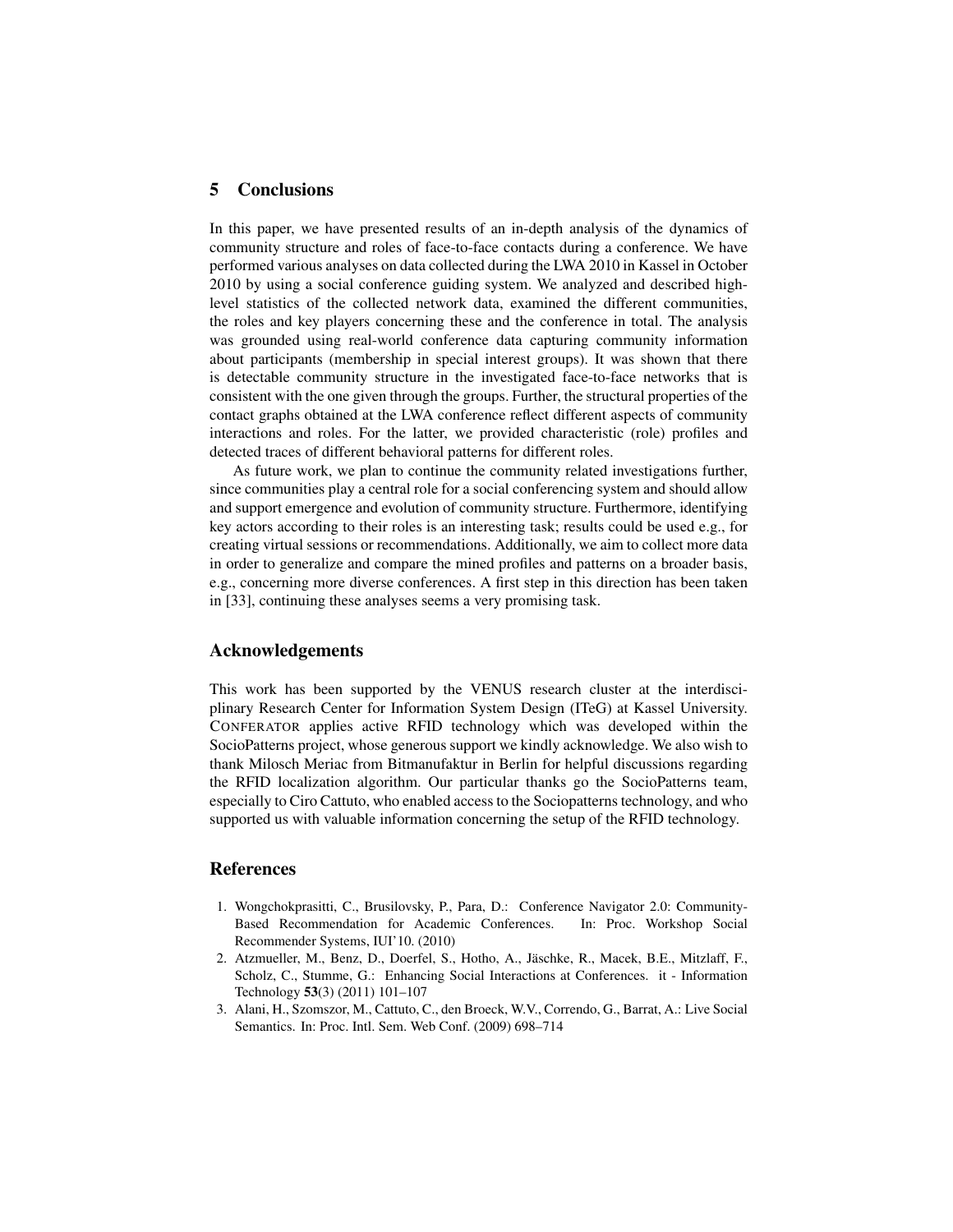- 4. Hui, P., Chaintreau, A., Scott, J., Gass, R., Crowcroft, J., Diot, C.: Pocket Switched Networks and Human Mobility in Conference Environments. In: Proc. 2005 ACM SIGCOMM Workshop on Delay-Tolerant Networking. WDTN '05, New York, NY, USA, ACM (2005) 244–251
- 5. Eagle, N., Pentland, A.S.: Reality Mining: Sensing Complex Social Systems. Personal Ubiquitous Comput. 10 (March 2006) 255–268
- 6. Meriac, M., Fiedler, A., Hohendorf, A., Reinhardt, J., Starostik, M., Mohnke, J.: Localization Techniques for a Mobile Museum Information System. In: Proceedings of WCI (Wireless Communication and Information). (2007)
- 7. Cattuto, C., den Broeck, W.V., Barrat, A., Colizza, V., Pinton, J.F., Vespignani, A.: Dynamics of Person-to-Person Interactions from Distributed RFID Sensor Networks. PLoS ONE 5(7) (07 2010)
- 8. Isella, L., Stehle, J., Barrat, A., Cattuto, C., Pinton, J.F., den Broeck, W.V.: What's in a ´ crowd? analysis of face-to-face behavioral networks. Journal of Theoretical Biology 271(1)  $(2011) 166 - 180$
- 9. Barrat, A., Cattuto, C., Szomszor, M., den Broeck, W.V., Alani, H.: Social dynamics in conferences: Analyses of data from the live social semantics application. In: Proc. Intl. Semantic Web Conference. Volume 6497 of Lecture Notes in Computer Science. (2010) 17–33
- 10. Stehle, J., Voirin, N., Barrat, A., Cattuto, C., Isella, L., Pinton, J.F., Quaggiotto, M., den Broeck, W.V., Regis, C., Lina, B., Vanhems, P.: High-resolution measurements of face-toface contact patterns in a primary school. CoRR abs/1109.1015 (2011)
- 11. Isella, L., Romano, M., Barrat, A., Cattuto, C., Colizza, V., den Broeck, W.V., Gesualdo, F., Pandolfi, E., Rava, L., Rizzo, C., Tozzi, A.E.: Close encounters in a pediatric ward: measuring face-to-face proximity and mixing patterns with wearable sensors. CoRR abs/1104.2515 (2011)
- 12. Brandes, U., Erlebach, T., eds.: Network Analysis: Methodological Foundations. In Brandes, U., Erlebach, T., eds.: Network Analysis. Volume 3418 of Lecture Notes in Computer Science., Springer (2005)
- 13. Chou, B.H., Suzuki, E.: Discovering Community-Oriented Roles of Nodes in a Social Network. In: Data Warehousing and Knowledge Discovery. Volume 6263 of Lecture Notes in Computer Science. Springer, Berlin / Heidelberg (2010) 52–64
- 14. Lerner, J.: Role assignments. In Brandes, U., Erlebach, T., eds.: Network Analysis. Volume 3418 of Lecture Notes in Computer Science. Springer, Berlin / Heidelberg (2005) 216–252
- 15. Scripps, J., Tan, P.N., Esfahanian, A.H.: Node Roles and Community Structure in Networks. In: Proc. 9th WebKDD and 1st SNA-KDD 2007 Workshop on Web mining and Social Network Analysis, New York, NY, USA, ACM (2007) 26–35
- 16. Diestel, R.: Graph theory. Springer, Berlin (2006)
- 17. Gaertler, M.: Clustering. [12] 178–215
- 18. Newman, M.E., Girvan, M.: Finding and Evaluating Community Structure in Networks. Phys Rev E Stat Nonlin Soft Matter Phys 69(2) (2004) 026113.1–15
- 19. Mitzlaff, F., Benz, D., Stumme, G., Hotho, A.: Visit Me, Click Me, Be My Friend: An Analysis of Evidence Networks of User Relationships in Bibsonomy. In: Proceedings of the 21st ACM conference on Hypertext and Hypermedia, Toronto, Canada (2010)
- 20. Leskovec, J., Lang, K.J., Mahoney, M.W.: Empirical Comparison of Algorithms for Network Community Detection (2010) cite arxiv:1004.3539.
- 21. Chin, A., Chignell, M.: Identifying Communities in Blogs: Roles for Social Network Analysis and Survey Instruments. Int. J. Web Based Communities 3 (June 2007) 345–363
- 22. Freeman, L.: Segregation In Social Networks. Sociological Methods & Research 6(4) (1978) 411